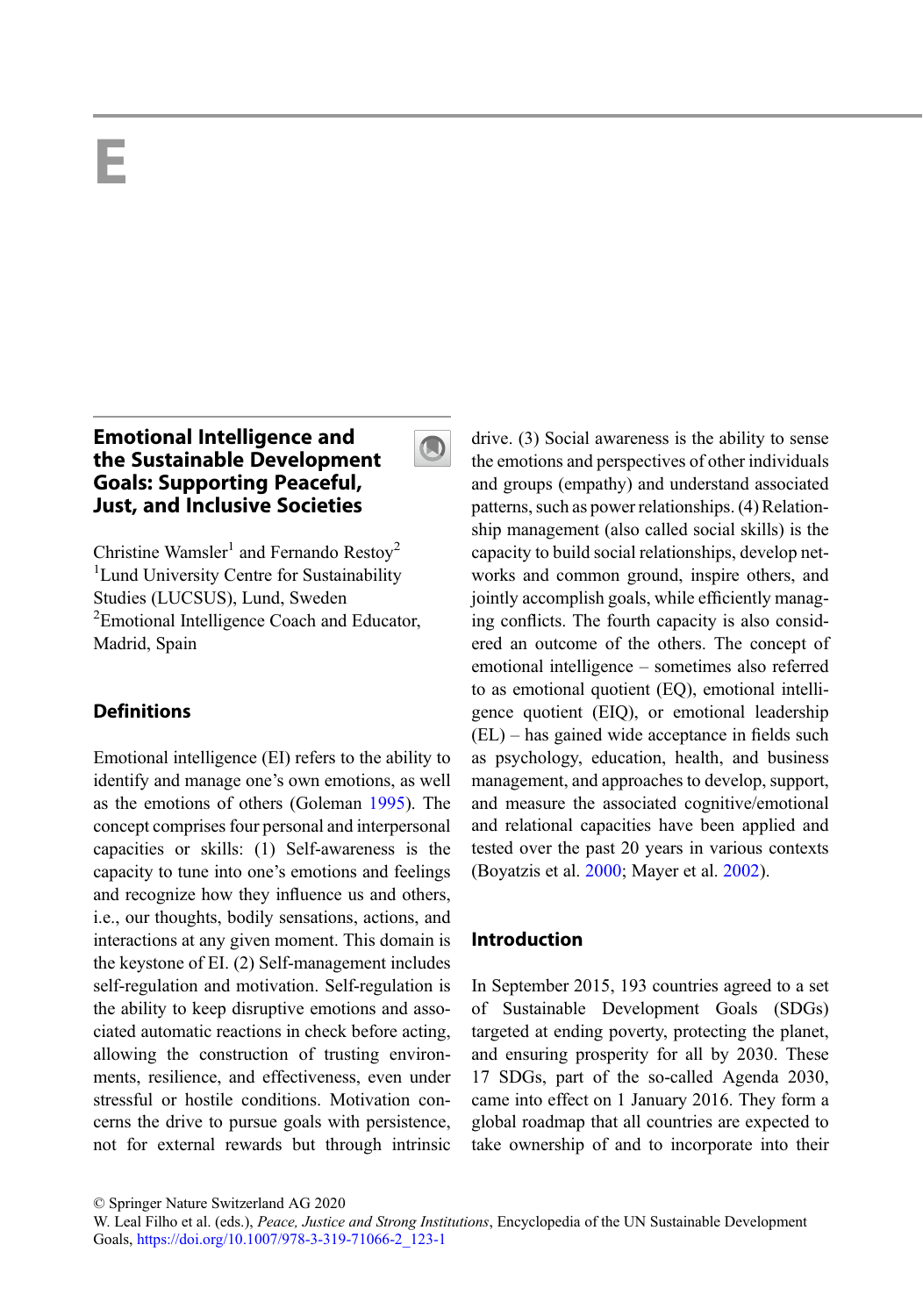national development agendas and associated  $\arctan(UN 2016)$  $\arctan(UN 2016)$ .

SDG 16, which is a cornerstone of Agenda 2030, commits governments "to promote peaceful, inclusive societies for sustainable development, to provide access to justice for all and to build effective, accountable and inclusive institutions at all levels" (UN [2016](#page-10-0)). It can, thus, be seen as a cross-cutting goal, meaning that it is both an end and a means to achieve all other SDGs. Accordingly, Agenda 2030 recognizes that peaceful and inclusive societies are both outcomes and enablers of sustainable development.

While sustainability scholarship, education, and practice have, so far, mainly focused on addressing the external world of wider socioeconomic structures, ecosystems, technology, and governance dynamics, SDG 16 cannot be achieved by "business as usual" approaches to catalyze the necessary change. The latter requires a broader cultural change. Over the past two decades, sustainability scholarship, education, and practice have led to substantial analytical advancements, new knowledge, and approaches, but they have not yet catalyzed the necessary change to address today's increasingly complex challenges (Wals and Corcoran [2012\)](#page-10-0). One reason for this situation is the fact that they have, so far, mainly only focused on the external world. At the same time, a second aspect of reality has been vastly neglected: individuals and their inner dimensions (Wamsler et al. [2018;](#page-10-0) Ives et al. [2020\)](#page-9-0). As expressed by Senge et al. [\(2004](#page-9-0)):

The changes in which we will be called upon to participate in the future will be both deeply personal and inherently systemic. Yet the deeper dimensions of transformational change represent a largely unexplored territory ... this blindspot concerns not the what and how - not what leaders do and how they do it - but the who: who we are and the inner place or source from which we operate, both individually and collectively.

To address this gap, the concept of the inner or personal (sphere of) transformation has recently attracted growing attention (Wamsler et al. [2018;](#page-10-0) Wamsler [2020;](#page-10-0) O'Brien [2018\)](#page-9-0). Inner transformation, as used here, describes changes related to people's mindsets, which are made up of their values, beliefs, worldviews, and associated cognitive/emotional and relational capacities, and thus involve change in people's consciousness. They lie at the root of many sustainability challenges; they can be important leverage points for change and are thus fundamental to achieving Global Goals (Abson et al. [2017;](#page-8-0) Meadows [1999\)](#page-9-0). Accordingly, approaches that address people's mindsets and associated capacities are important to support sustainability transformation.

Against this background, this chapter provides an overview of the linkages between EI and the SDGs, particularly SDG 16. More specifically, it describes how EI can enable skills that are key for supporting transformation towards sustainability, including conflict resolution, peace building, and developing inclusive and just societies and institutions.

This chapter is based on a review of the literature identified via scholarly databases, and a recent United Nations (UN) event on EI and the SDGs, titled "Unlocking Your Emotions to Achieve the SDGs," which took place on 17 May, 2019 at the UN Headquarters in New York (UNAI [2019](#page-10-0)). It was organized by the United Nations Academic Impact, an initiative that aligns higher education institutions with the UN to support, and contribute to, the realization of UN goals and mandates, including the promotion and protection of human rights, access to education, sustainability, and conflict resolution. The event brought together key players in the field, including scholars and practitioners who have developed and/or applied the EI concept in the context of sustainable development.

## Background and Foundations

The academic discourse on EI first appeared early in the twentieth century, notably publications from the psychiatrist and psychoanalyst Carl Jung, who suggested that some people use a "feeling function" to understand the world (Jung [1921:](#page-9-0) 425). The term "emotional intelligence" first appeared in 1964/1966 (Davitz and Beldoch [1964;](#page-8-0) Leuner [1966](#page-9-0)) and related scholarship developed over the following decades.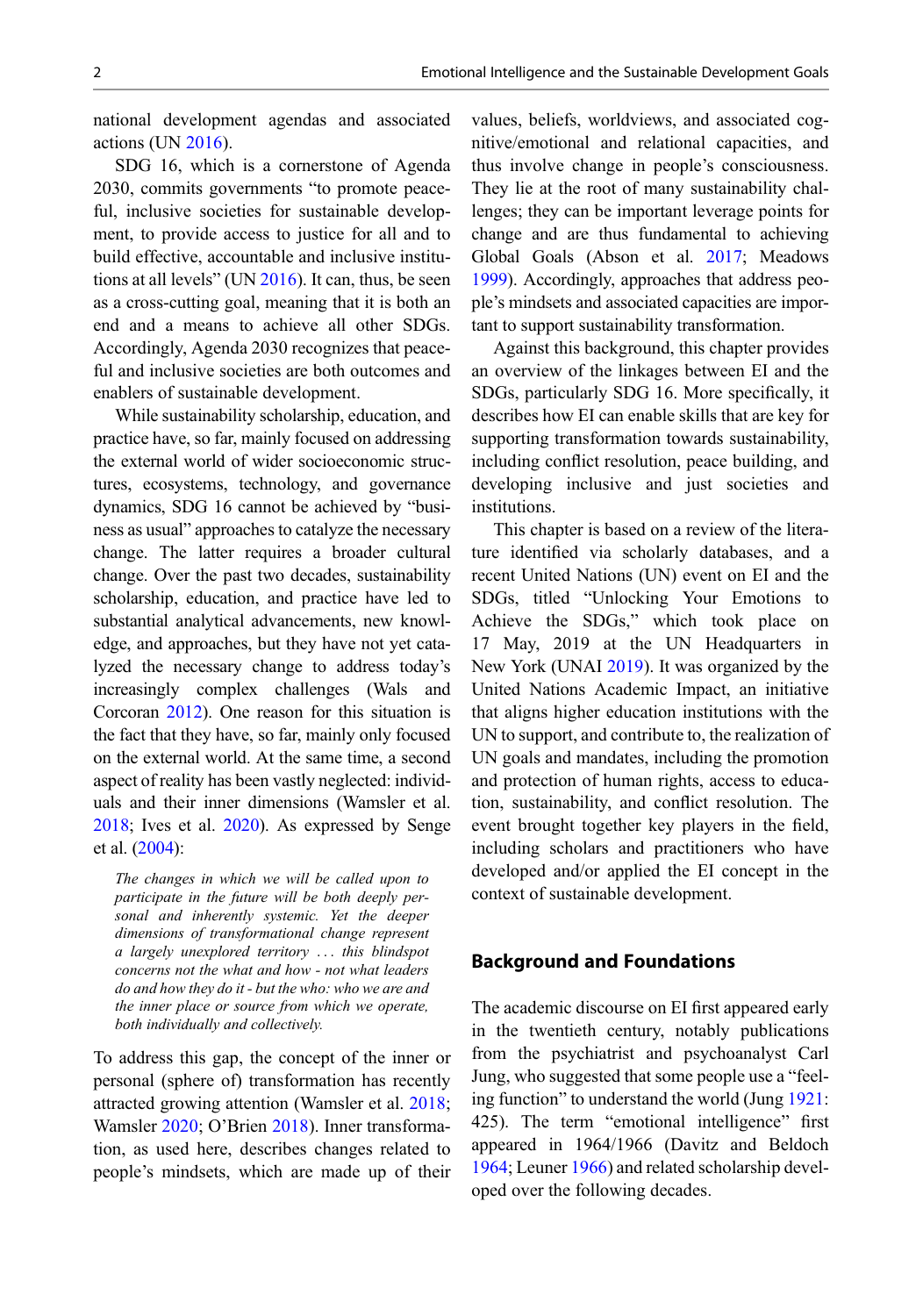In 1983, Howard Gardner's book Frames of Mind: The Theory of Multiple Intelligences (Gardner [1983](#page-8-0)) introduced the idea that traditional types of intelligence, such as Intelligence Quotient (IQ ), fail to fully explain cognitive ability. He went on to develop the idea of multiple intelligences, which include both interpersonal intelligence (the capacity to understand the intentions, motivations and desires of other people) and intrapersonal intelligence (the capacity to understand oneself, and to appreciate one's feelings, fears and motivations), which are today encompassed in the EI concept. The term EI subsequently appeared again in a doctoral thesis in 1985, titled A Study of Emotion: Developing Emotional Intelligence (Payne [1983/1986\)](#page-9-0).

In 1989, Stanley Greenspan, Professor of Psychiatry, Behavioral Science, and Pediatrics at George Washington University Medical School, put forward a model to describe EI. This was followed by a second paper by Peter Salovey, a social psychologist and current president of Yale University, and John Mayer, Professor at the University of New Hampshire, which was published in the following year (Salovey and Mayer [1990:](#page-9-0) 185). In the years that followed, psychologist Daniel Goleman extended the concept and, in 1995, published his book *Emotional Intelligence*. Why it can Matter more than IQ (Goleman [1995\)](#page-8-0). Later, along with a colleague, Richard Boyatzis, he refined the concept in the context of leadership development (Goleman and Boyatzis [2017\)](#page-8-0).

The EI concept synthesizes and integrates years of research and findings in psychology, psychiatry and social neuroscience. It relates to the understanding that everything about us – our values, beliefs, worldviews and, ultimately, our emotional and behavioral patterns – come from our genetics, experiences, and the environment (Eisler and Levine [2002\)](#page-8-0). What we are taught and experience as a child and as an adult shapes how our brain grows and develops, creating neuropaths that make up our mindset. Unpleasant past experiences can, for instance, create a set of feelings and thoughts that are generally outside of our conscious awareness, but underlie our daily behavior. They cause us, unconsciously, to develop defense mechanisms to avoid, escape, or

get rid of unpleasant experiences (Jung and Hinckle [1921;](#page-9-0) Segal et al. [2012](#page-9-0)). These unconscious defense mechanisms are also an important source of people's repetitive mental patterns, which can result in self-limiting beliefs, unhappiness, or depression. This plays out as conflicts in ourselves and in our relationships; we manifest feelings of anxiety, fear, anger, or sadness, without knowing why we feel that way, followed by rumination and/or aversion (Segal et al. [2012\)](#page-9-0). Through increasing EI, it is possible to bring these patterns to consciousness and address them.

## Linking EI and SDGs

Both the literature review and the outcomes of the recent UN event on EI and the SDGs (cf. [Introduction\)](#page-0-0) indicate that the cognitive/emotional and relational capacities that make up the EI concept can support the development of transformative skills. The latter are key in supporting change toward sustainability, including conflict resolution, peace building, and developing inclusive and just societies and institutions. In sum, they relate to the capabilities of individuals to recognize their own emotions and those of others, discern between different feelings and label them appropriately, use emotional information to reflect about thinking and behavior, and manage emotions to be able to question and adapt to environments in support of achieving equitable, just goals.

EI can, thus, influence the capacity to reflect on one's own mental models and assumptions and, potentially, adopt new paradigms, which is one of the most powerful ways to dramatically influence sustainability outcomes. In this context, EI influences relationality, i.e., how we relate to ourselves, to each other, to the environment, and to the future and, thus, links to our capacities regarding how we understand and address sustainability. This is because sustainability is fundamentally about our relationships, i.e., the relationship to one's self, what we believe and value, and how we view ourselves in relation to the world around us (Leichenko and O'Brien [2019](#page-9-0); O'Brien [2018\)](#page-9-0). Changing the way that we engage in these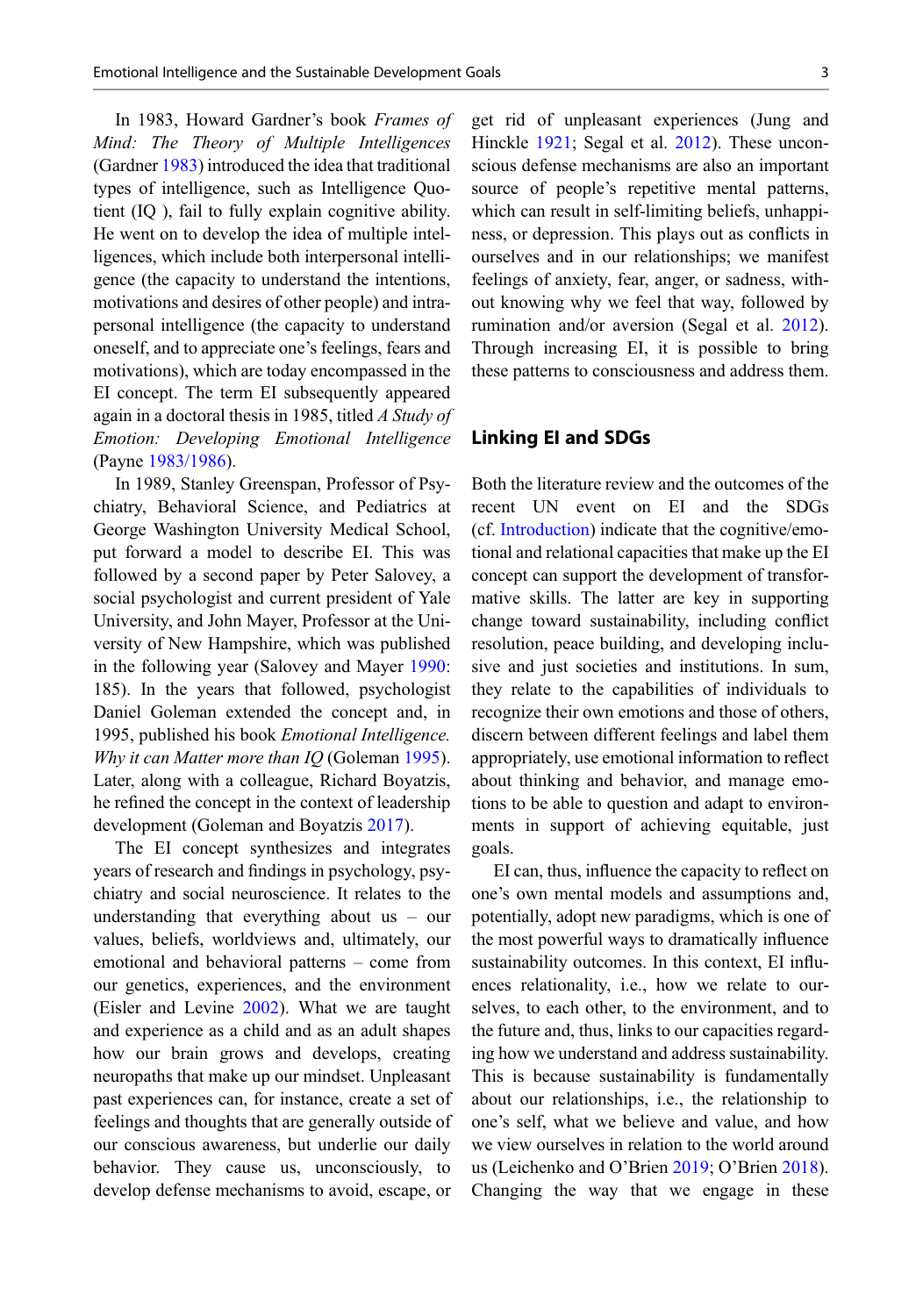relationships is, thus, key to achieving the SDGs, and particularly SDG 16, which is a foundation for all of the Global Goals (cf. [Introduction\)](#page-0-0). This applies not just to individual agency, but to all groups and institutions, including businesses and governmental and educational organizations.

#### Relationship to Self

The relationship to self is closely related to our selfawareness and self-management (cf. Defi[nitions](#page-0-0)). It refers to the ability to monitor one's own feelings and emotions and to use this in guiding one's thinking and actions. It thus helps to manage feelings, such as stress, in a more efficient way, while supporting emotional balance and a positive outlook (Nikolaou and Tsaousis [2002;](#page-9-0) Salovey and Mayer [1990](#page-9-0)).

Scientists estimate that up to 95% of what happens in our brains is generally beyond our conscious awareness. Developing self-awareness can, thus, help people recognize their self-limiting beliefs and mental biases. In other words, people with high levels of EI are aware that their emotions can influence their decision-making, and know how to manage their emotions to build strategies to solve problems. They can bring awareness to their, often unconscious, needs and complexes and take responsibility for them. They, therefore, know their strengths, weaknesses, and capabilities and can build strategies to manage emotions that do not serve them or others well (Goleman [1995](#page-8-0)).

How this links to achieving the SDGs can best be illustrated with examples from practice. Liliane Umuhoza, a speaker at the UN EI conference, survived the 1994 Rwandan genocide along with her mother, and several years later founded a program that helps women who were raped during the conflict. During her speech, she gave a firsthand account of what happens when the contribution of a society's mental health to achieving sustainable development is undervalued. She explained that short- and long-term, fast- and slow-onset disasters and conflicts can have psychological repercussions for a society, with a percentage of the population afflicted with mental illnesses such as posttraumatic stress disorder, depression, or anxiety. Climate change and its

increasing psychological impacts, including so-called climate or eco anxiety, are other, current examples (Clayton et al. [2017;](#page-8-0) Doppelt [2016\)](#page-8-0).

The areas of the brain affected by prolonged stress, violence, and trauma are usually those associated with the regulation of emotion, along with those that control learning and memory. Other brain regions related to the control of impulses and reasoning, problem-solving, and judgment are also impaired and, therefore, have under such circumstances less influence on, or power over, individual behavior (Putnam [2003\)](#page-9-0).

Consequently, people who experience conflicts or other forms of crises often also have difficulty with bonding and attachment, which in turn negatively influences the development of stable, trusting relationships, and a sense of responsibility or trespass, more broadly. Young children who experience crises and associated trauma exhibit, for instance, cognitive and language delays that place them at risk of early learning difficulties and later societal challenges. They often suffer significant mood swings, anger, irritability, and profound depression in later life (Putnam [2003\)](#page-9-0).

People who have experienced prolonged stress, crises, and trauma also tend to repeat their experiences and outcomes from one generation to the next, creating vicious cycles (Lev-Wiesel [2007\)](#page-9-0). Capacities, which children and adults that have undergone such experiences lack, can be developed when practicing EI (Furnham and Petrides [2003\)](#page-8-0), with positive impacts not only at the personal level, but also on countries' social and economic development (Tomer [2003](#page-10-0)).

#### Relationship to Others

Our relationship to others is related to all four capacities associated with EI (cf. Defi[nitions\)](#page-0-0). When we are deeply connected to ourselves, and aware of our emotional and behavioral patterns, including how we react when pushed out of our comfort zone, we have a greater capacity to connect with others. People are connected through physical and mental processes, through emotions, experiences, stories, and associated meaningmaking. Being able to sense the emotions and perspectives of others is thus important to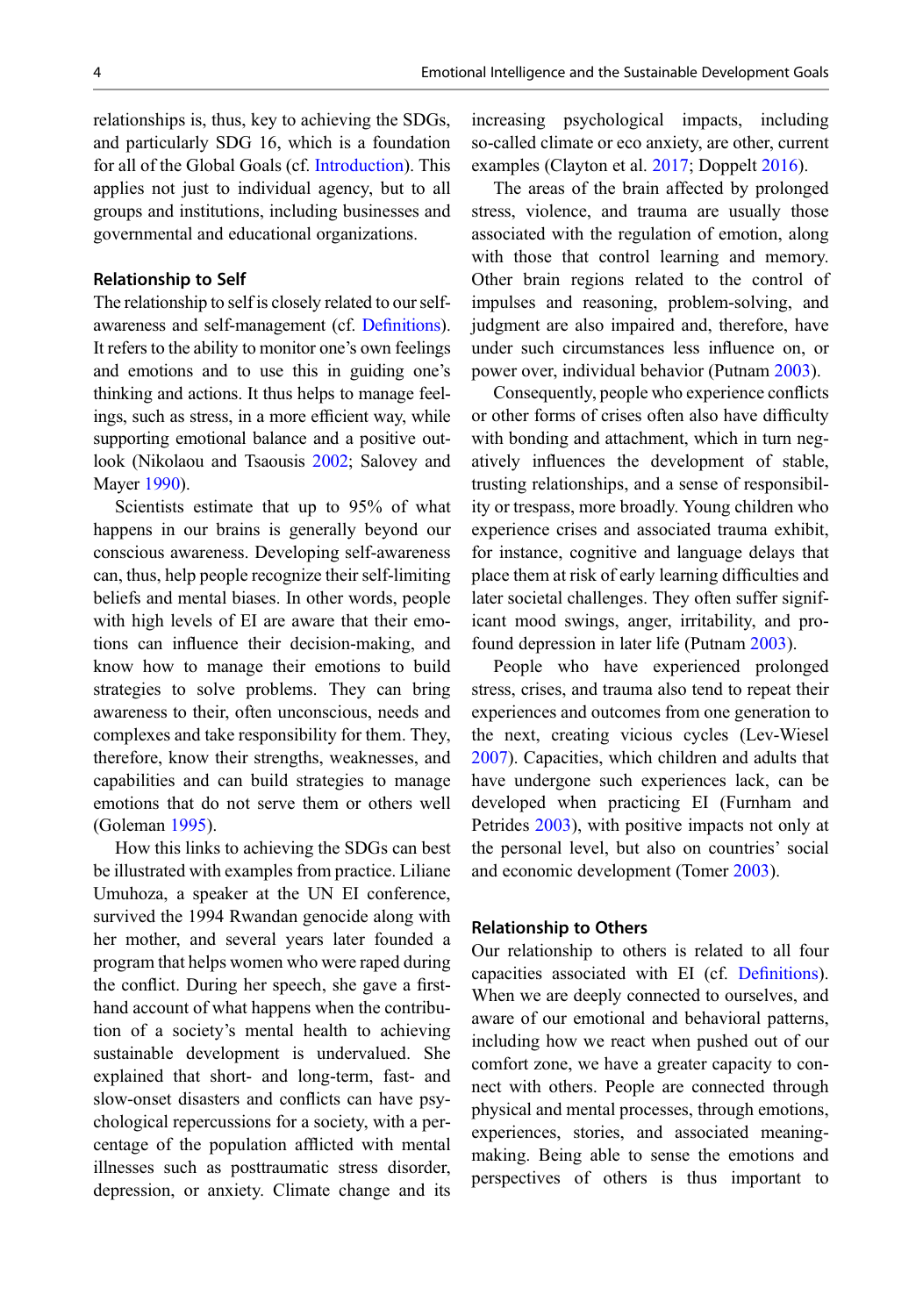<span id="page-4-0"></span>understand and address individual or collective paradigms and beliefs, including power relationships.

Research suggests that individuals high in EI are more empathetic, have better interpersonal relationships, lead more effectively, and are more cooperative (Mellner [2020\)](#page-9-0). Studies also show that EI is related to the personality characteristics of extraversion (happy, optimistic), agreeableness (low assertiveness) and conscientiousness (selfmotivation), as well as emotional stability (Petrides et al. [2016\)](#page-9-0). Further work has found associations between EI and prosocial behaviors (Frederickson et al. [2012\)](#page-8-0) and a tendency toward emotional openness (Grieve and Panebianco [2013](#page-9-0)). The latter refers to the personality characteristic of "openness to experience," which refers to the depth and complexity of individuals' mental lives and experiences (John and Srivastava [1999\)](#page-9-0). It has been connected to so-called universalism values, including promoting peace and tolerance and seeing all people as equally deserving of equality and justice (Douglas et al. [2016](#page-8-0); Mellner [2020\)](#page-9-0).

During the UN event, Bintou Keita, Assistant Secretary-General for Peace Operations in Africa, shared personal insights from her vast experience in peacekeeping operations. She states that she has learned that one must listen and create space for people to express their emotions, as this is the key to ensuring that "no-one feels they are being excluded, marginalized, discriminated or devaluated." Listening and respecting others' emotions can only be achieved through empathy, which relates to the social awareness capacities found in the EI model. This, in turn, supports social relationships and cooperation and devalues individualism and competition (Lopes et al. [2004\)](#page-9-0). Through social awareness it is, thus, possible to better understand other people, cultures, and practices and underlying patterns, such as power relationships and oppression, thereby helping to promote peace, justice, and well-being in societies around the world.

## Relationship to the Environment

Sustainability links to our relationship with nature and, more broadly, the environment. It forces us to rethink our relationship with small- and largescale global systems and reflect on the capacity of individuals, society, and governance systems to change them. It relates to all four capacities associated with EI (cf. Defi[nitions\)](#page-0-0).

Several studies have found that leaders who engage with sustainability-related issues show higher levels of self-awareness and self-reflection, the first capacity in the EI model (Divecha and Brown [2013](#page-8-0); Rimanoczy [2010](#page-9-0); Schein [2015\)](#page-9-0). Leaders and employees with high EI are said to have a better understanding of themselves and a clearer vision of their goals, values, and motivational drivers, which, ultimately, can help in working with and leading teams toward the common good (Boyatzis et al. [2000;](#page-8-0) Douglas et al. [2016\)](#page-8-0). Achieving such visions is supported by the four EI capacities, as they can help to develop an open, positive outlook, empathy, and flexibility, facilitating individual adaptation and change, which is key in a context of increasing sustainability challenges and uncertainty (Grieve and Panebianco [2013;](#page-9-0) Petrides et al. [2016](#page-9-0); Huy [1999](#page-9-0); Sy et al. [2006\)](#page-10-0). In the workplace, these skills help leaders and employees to create positive, respectful, and supportive climates, which support conflict management, trust, team commitment, and, ultimately, organizational success (Cooper [1997](#page-8-0); Rosete and Ciarrochi [2005\)](#page-9-0).

Most research regarding the impacts of EI relates to its relevance to leadership and organizational change. The EI concept itself was based on analyses of more than a hundred competence models from corporations, NGOs, and governments. The findings highlighted that the typical skillset of outstanding leaders had nothing to do with their cognitive abilities, but with EI. It was found that mastering EI allows people to have compassion and empathy toward themselves and others, facilitating inner direction and goal accomplishment and helping and inspiring others to do the same (Goleman [2011](#page-8-0)).

EI at the individual level leads, in turn, to emotional capability at the organizational level, which increases the likelihood for organizations to effect radical change (Huy [1999](#page-9-0)). Decisions will always be driven by emotions and the latter, if not taken seriously and managed, have the power to negatively impact others, both inside and outside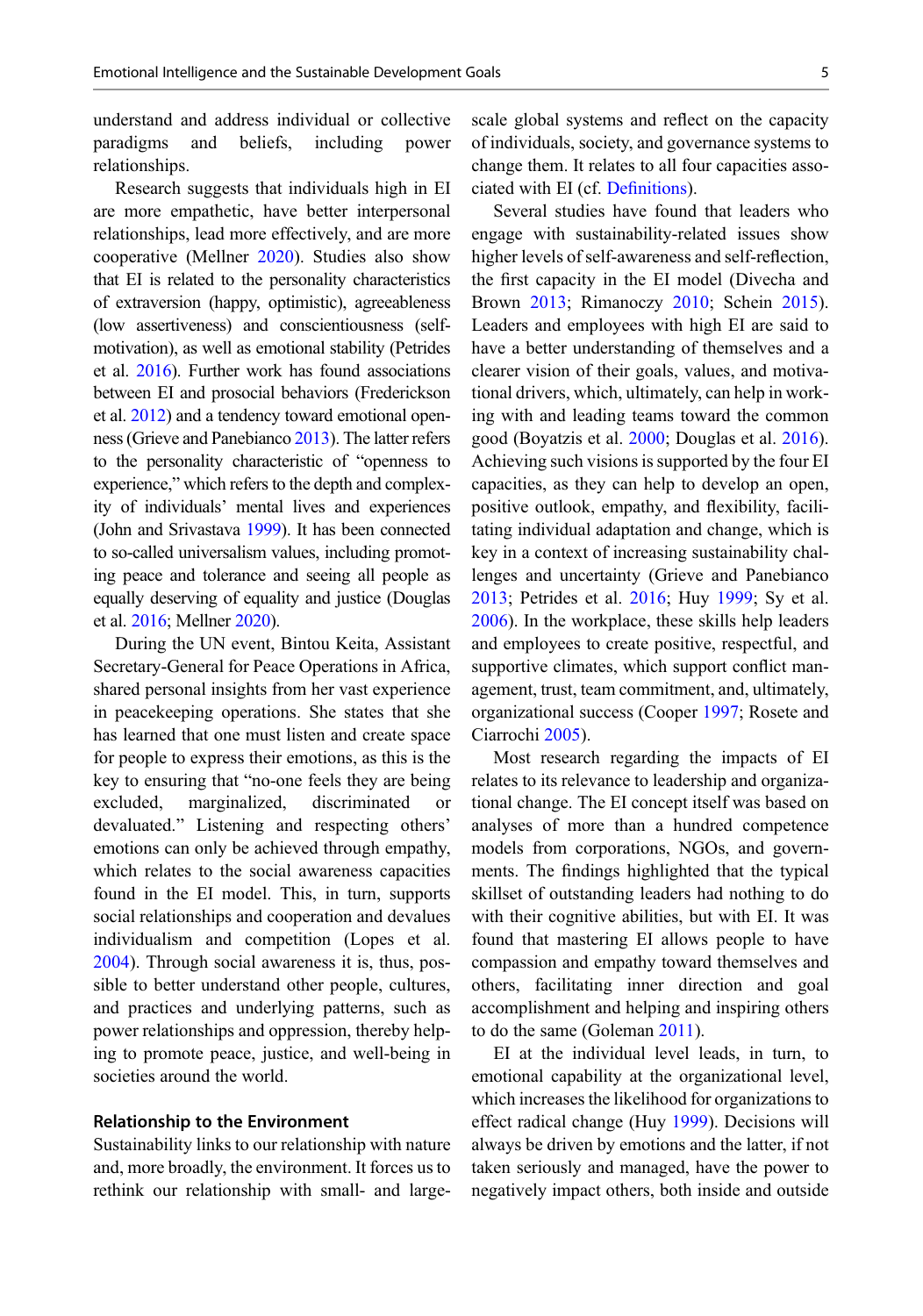the institution's direct influence (Kerr et al. [2006\)](#page-9-0). So-called emotionally-intelligent or conscious organizations can, thus, be understood as institutions that are formed by emotionally-intelligent individuals who have the potential to leave their biases and agendas aside in support of good governance and the building of a peaceful and just world.

#### Relationship to Future Generations

Sustainability is about how we relate to future generations and intergenerational justice. The aim is to meet the needs of the present, without compromising the ability of future generations to meet their own needs. It relates to our relationships to others, and where we draw the line between "us" and "others," i.e., who is within our community or circle of care, and within what time perspective. This relates to all four capacities associated with EI (cf. Defi[nitions](#page-0-0)).

The many studies on EI, leadership, organizational change, and ethics/values (cf. previous section) have led to the incorporation of EI into many sustainable business, management, and leadership models and approaches, both implicitly and explicitly. EI is, for instance, one of the four dimensions of the Sustainability Mindset Model developed for Management Education (Kassel et al. [2016](#page-9-0), [2018\)](#page-9-0). It is also an important cornerstone of various Transformational Leadership approaches, such as the Full Spectrum Approach, developed by Monica Sharma, which has been applied to various UN programs and projects in support of sustainable development (Hochachka [2006;](#page-9-0) Sharma [2018\)](#page-9-0).

In recent years, the relationship between sustainability (science, practice, and education) and different aspects of EI has received increasing interest from researchers. While related studies show the importance of issues such as selfawareness, self-management, compassion, empathy, mindfulness, and relationality, which underpin human–environment relations and intergenerational justice, they also call for further research in this field to better understand the linkages between personal, collective/organizational, and systems changes (Batson [2010](#page-8-0); Brown et al. [2019;](#page-8-0) Wamsler [2018](#page-10-0), [2020](#page-10-0); Wamsler et al. [2018;](#page-10-0) Walsh et al. [2020\)](#page-10-0).

# Conclusions and the Way Forward: Integrating Personal, Collective, and Systems Change

The previous sections have shown that the EI concept encompasses a set of cognitive/emotional and relational capacities that can help to address global sustainability challenges. These capacities influence people's mindsets, i.e., individual and social/collective paradigms, belief systems, values and norms, which have the most leverage in driving change toward sustainability (Meadows [1999\)](#page-9-0). This is crucial, since improved access to information, knowledge, and technology alone has proved to be ineffective in tackling global challenges.

Addressing people's mindsets is an approach that can open up new pathways to sustainability, by supporting a fundamental shift in the way people think about – and ultimately act on – socioecological crises (Wamsler [2018,](#page-10-0) [2020](#page-10-0); Wamsler et al. [2018](#page-10-0)). These pathways influence how we relate to ourselves, to each other, to the environment, and to the future. This applies not just to individuals, but to organizations, groups, and society as a whole.

The EI concept itself does not, however, provide a framework to understand how inner dimensions and well-being link to, and impact, societal and global transformation. Such frameworks and related analyses have only recently been developed by climate and sustainable development scholars and practitioners (e.g., Brown et al. [2019;](#page-8-0) O'Brien [2018](#page-9-0); Kassel et al. [2018;](#page-9-0) Sharma [2018;](#page-9-0) Wamsler et al. [2018;](#page-10-0) Wamsler [2018](#page-10-0), Wamsler and Brink [2018\)](#page-10-0). They aim to link knowledge from different fields, such as psychology and social neuroscience, with transformation and systems theories.

While there is a growing body of research that calls for greater consideration of inner dimensions when addressing climate change and other sustainability challenges, few studies have, so far, looked at the skills that would be conducive for such a change. At the same time, psychological concepts such as EI offer important insights.

Capacities associated with EI are, consequently, also closely related to recent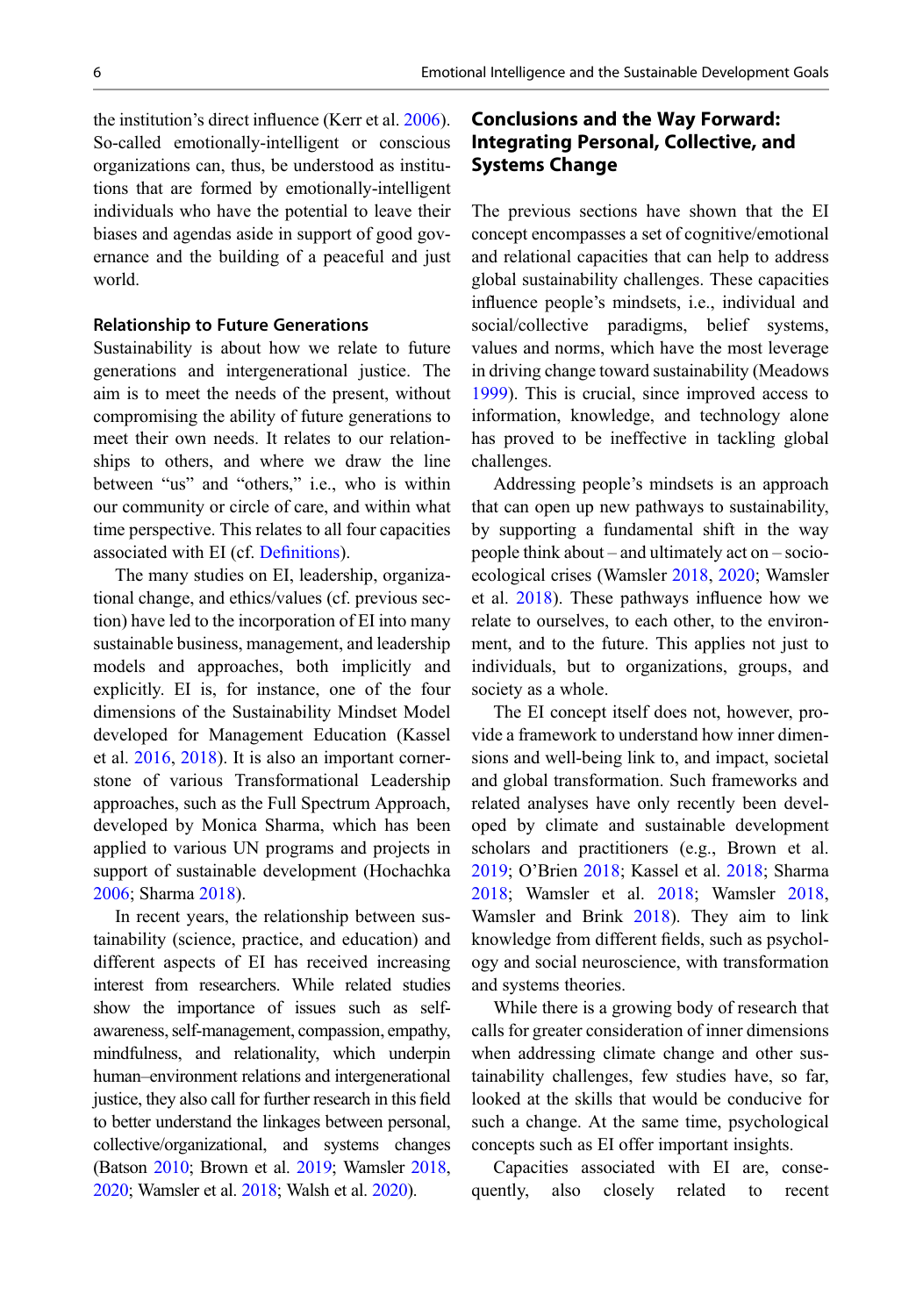sustainability competency frameworks developed by scholars such as Mellner ([2020\)](#page-9-0), Björkman  $(2019)$  $(2019)$ , Kassel et al.  $(2018)$  $(2018)$ , and Wamsler et al. [\(2020](#page-10-0)). These competency frameworks provide (clusters of) transformative skills or qualities that influence our ways of being (ontologies), thinking (epistemologies), and acting (ethics) (Walsh et al. [2020\)](#page-10-0) across all domains (personal, social/collective, system). Wamsler et al. ([2020\)](#page-10-0) define them as follows:

- Openness, self-awareness, and reflection: The ability to meet situations, people, others, and one's own thoughts and feelings with openness, presence, and acceptance
- Compassion and empathy: The ability and desire to see and meet oneself, others, and the world with care, humility, and integrity
- Perspective-seeking and relationality: The ability to see and bring in more perspectives for a broader, relational understanding of oneself, others and the whole (e.g., related to one's understanding of the state of the planet and how information is processed)
- Agency, empowerment, and sense-making: The ability to see and understand broader and deeper patterns and our own role in the world in this regard. This also relates to optimistic/ hopeful emotions and attitudes
- Values-based courage and engagement: The ability to navigate oneself through the world based on insights into what is important (intrinsic values) and to have the (moral or ethical) courage to act on them. This relates to principled, action-oriented attitudes (Note that the inner skills or qualities listed here do not focus on more-general key competencies in sustainability, such as systems thinking, anticipatory, normative and strategic competencies, and creativity [Wiek et al. [2011](#page-10-0)], but are intrinsically connected with the latter)

But how are emotionally-intelligent, conscious societies created? Importantly, transformative skills can be improved and taught the same as math, English, science – or any other topic – through coaching and mentoring.

Dr. Richard J. Davidson ([2012\)](#page-8-0), in his book The Emotional Life of Your Brain, explains that within human brains, "nerve cells—called neurons—signal to each other, forming connections that enable everything from bodily movement to thought and emotions. These networks are 'roads' of sorts, and the more often they are used, the more established they are in the brain." Through neuroplasticity, which, in the author's words is, "the ability of the brain to change its structure and function in significant ways," humans can adapt to their environments and shape their ways of thinking and responding to it.

Through mental and physical activity, people can, thus, strengthen the neural connections between regions of the brain, including those that play a critical role in developing transformative skills and EI, building new habits, and modifying behavior. Everybody is, thus, able to learn how to be emotionally intelligent, at any moment and at any age (Davidson and Begley [2012](#page-8-0)).

There are many different methods, tools, and practices. They include nonviolent communication techniques, listening practices, breathing exercises, awareness and compassion cultivation training, perspective-taking techniques, mindfulness meditation, values-based training, acceptance and commitment therapy, cognitive reappraisals, and artsbased approaches. Relevant approaches can be found in many different contexts. As long ago as 1957, the second UN Secretary-General, Dag Hammarskjöld, supported the construction of a "Meditation Room" at the entrance of UN Headquarters, a space dedicated to self-reflection and silence, regardless of people's practices or religion. Since then, and notably over the past decade, there has been increasing interest in further developing different methods to support transformation, including new online tools, technologies, and apps.

While many methods have, so far, been developed, implemented, and validated for individual (and often therapeutic) purposes, there are few applications and studies that focus on their contribution to societal and systems change. Exceptions come from social neuroscience, psychology, sustainability and transformation sciences (e.g., Valk et al. [2017;](#page-10-0) Wamsler et al. [2018;](#page-10-0) Wamsler [2018](#page-10-0), [2020;](#page-10-0) Goleman and Davidson [2017](#page-9-0)). Only in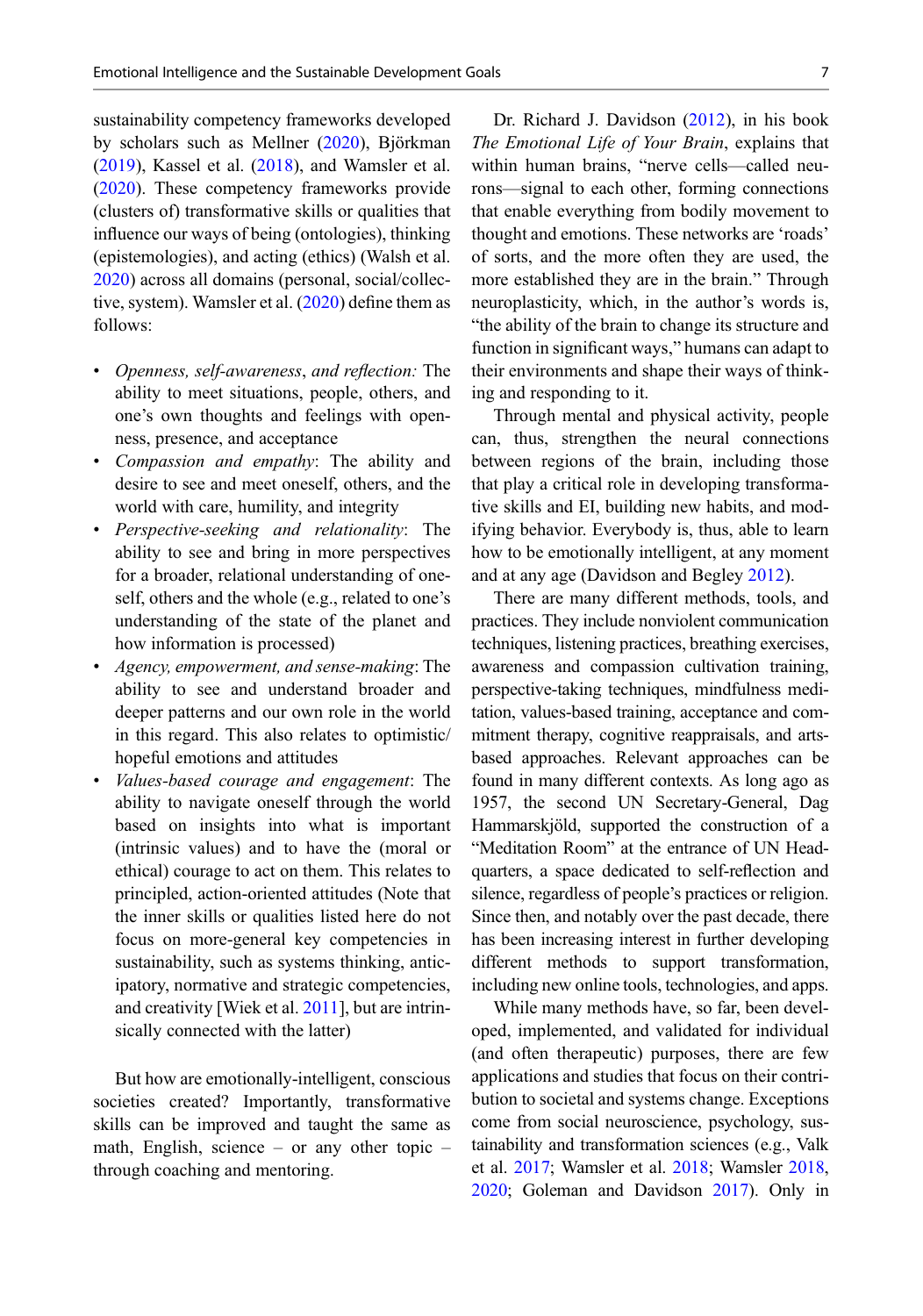recent years have increasing efforts been made to link existing methods to wider systems thinking, such as frameworks for mindful climate action and full-spectrum approaches that link personal, collective/organizational, and system change (e.g., Wamsler [2018](#page-10-0); Sharma [2018](#page-9-0); O'Brien [2018](#page-9-0)).

Encouraging progress is also being seen in the education sector, which is key for societies' future. An important example is the application of the EI concept in the social, emotional, and ethical learning approach (SEEL), which has developed out of the social/emotional learning approach (SEL). Similar to the above-described competency framework (Wamsler et al. [2020\)](#page-10-0), the SEEL also explicitly relates to the self (personal domain), others (social domain), and the environment (systems domain) (CCCE [2019\)](#page-8-0). Children who can take into account their own emotions and those of others know their values and how to manage their emotions in order to achieve their goals, grow up to become adults who are able to build peaceful, just, and inclusive societies.

Educational settings and the home environment are, along with organizations and workplaces, the perfect place to start constructing a conscious population where peace, inclusion and justice happen at all levels of society. Emotionally-intelligent teachers and caregivers are more likely to create so-called emotionally-intelligent or conscious institutions (Corcoran and Tormey [2010;](#page-8-0) cf. [Relationship to the Environment\)](#page-4-0). They are, along with leaders in the workplace, some of the most important people in society because they have the potential to, through their influence and education, create the biggest positive ripple effect. Since the mid-1960s, many children around the world – especially in America and some European countries – have been introduced to EI through SEL and SEEL programs. Teachers introduce children to EI and, through techniques, games, and exercises, develop skills such as selfawareness, compassion, empathy, and a positive outlook. Results have shown that SEL programs decrease behavioral problems, emotional distress, and drug use in students and support an improvement in empathy, achievement orientation, and conflict resolution (Payton et al. [2008\)](#page-9-0).

Investment in school- and university-level teacher training could help to achieve a more sustainable and efficient implementation of SEL/SEEL and support sustainability (Corcoran and Tormey [2012](#page-8-0)). If a teacher or a parent is unable to understand their own feelings, regulate their own emotions, manage their own stress, and build healthy relationships with others, they will not be able to adequately support children (Brackett et al. [2010\)](#page-8-0). Through coaching, mentoring, and training programs designed to develop EI, educators can understand and manage their own social, emotional, and cognitive development, lower their stress, improve relationships with peers, perform better at work, and increase their overall happiness, while supporting the same capacities in their students (Brackett et al. [2011\)](#page-8-0). Having emotionally-intelligent educators is also crucial for the emotional development of a child, because there is a strong connection between childhood experience and education, and children's emotional development (Thompson [2015\)](#page-10-0).

Finally, it is important to note that further research is needed regarding the impacts of different methods and tools that support EI (and transformative skills more broadly) with respect to societal and systems transformation toward sustainability. In addition, further research should investigate how such approaches can be adapted to: (i) reduce any potential negative impacts and (ii) best support sustainability beyond the individual level. Any potential adverse effects need to be actively considered, in particular the instrumentalization of EI and associated methods and tools for undesirable purposes, or to reproduce neoliberal, self-optimization ideologies (Côté et al. [2011](#page-8-0); Rocha [2014;](#page-9-0) Walsh [2016\)](#page-10-0). In addition, it is important to adapt their use to the context of sustainability, rather than automatically assuming a positive effect (Wamsler [2020;](#page-10-0) Jupp et al. [2017\)](#page-9-0). Finally, it is equally important to take a critical look at the context and pre- or co-conditions that can play a supporting role in bringing about societal transformation. We conclude that by actively considering existing critiques, challenges, and contextual conditions, individual inner dimensions and related transformation can become an important component for critical, improved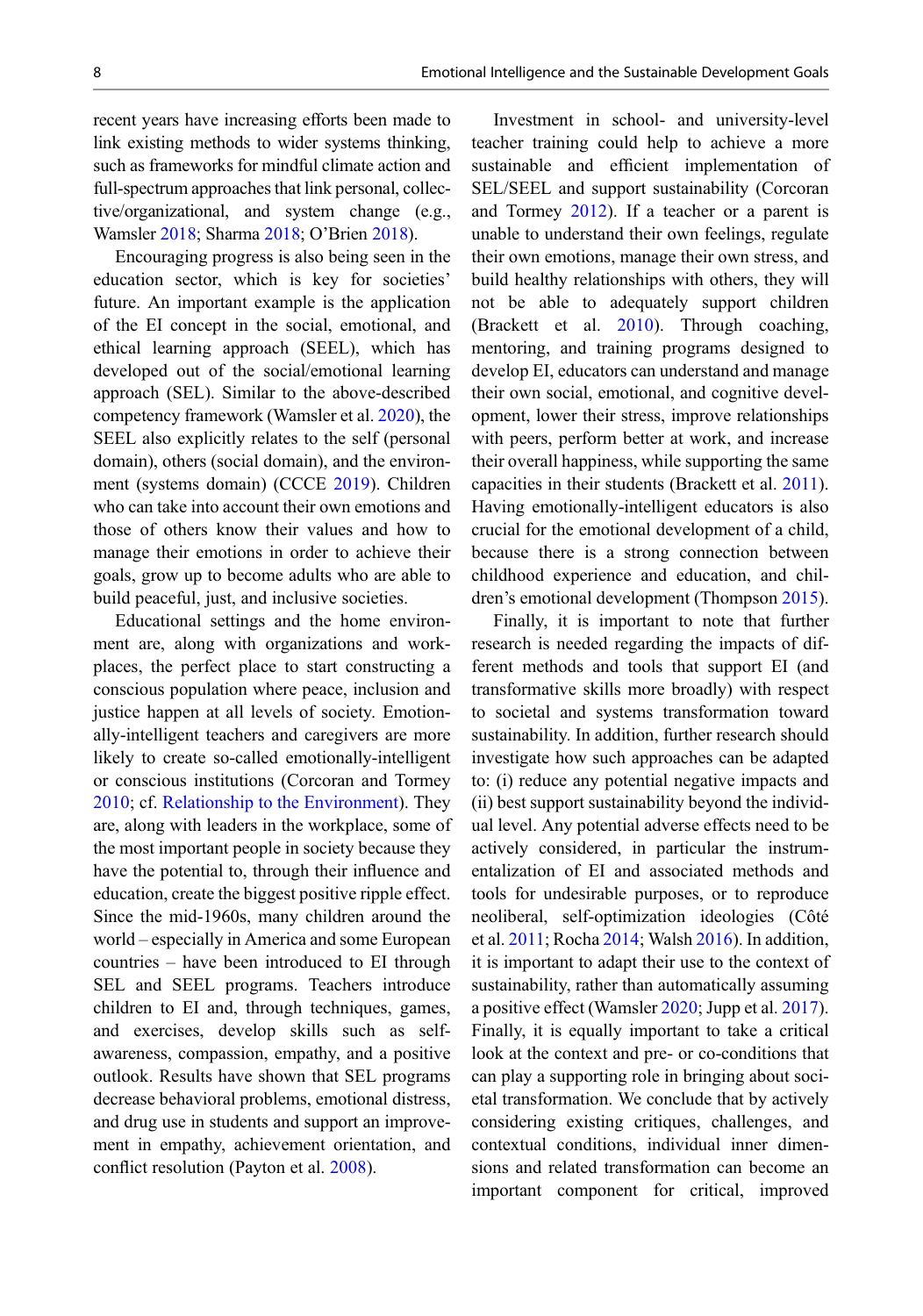<span id="page-8-0"></span>education and social change, thus becoming both a means and an end for sustainable development.

## Cross-Reference

 $\triangleright$  [Mindfulness, Education, and the Sustainable](http://link.springer.com/search?facet-eisbn=978-3-319-71066-2&facet-content-type=ReferenceWorkEntry&query=Mindfulness, Education, and the Sustainable Development Goals) [Development Goals](http://link.springer.com/search?facet-eisbn=978-3-319-71066-2&facet-content-type=ReferenceWorkEntry&query=Mindfulness, Education, and the Sustainable Development Goals)

Acknowledgments This study was conducted in the context of two projects financed by the Swedish Research Council FORMAS: (i) Agents of Change: Mind, Cognitive Bias and Decision-Making in a Context of Social and Climate Change (Mind4Change) (grant number 2019- 00390) and (ii) Transition Visions: Coupling Society, Well-being and Energy Systems for Transitioning to a Fossil-free Society (TransVision) (grant number 2019- 01969).

## **References**

- Abson DJ, Fischer J, Leventon J, Newig J, Schomerus T, Vilsmaier U, von Wehrden H, Abernethy P, Ives CD, Jager NW, Lang DJ (2017) Leverage points for sustainability transformation. Ambio 46(1):30–39
- Batson CD (2010) Empathy-induced altruistic motivation. In: Mikulincer M, Shaver PR (eds) Prosocial motives, emotions, and behavior: the better angels of our nature. American Psychological Association, pp 15–34. <https://doi.org/10.1037/12061-001>
- Björkman T (2019) Inner-societal transformation: the case of Ekskäret & The Mindshift project, lecture for the Sustainability and Inner Transformation Course at Lund University Centre for Sustainability Studies (LUCSUS), Sweden
- Boyatzis RE, Goleman D, Rhee K (2000) Clustering competence in emotional intelligence: insights from the emotional competence inventory (ECI)s. In: Bar-On R, Parker JDA (eds) The handbook of emotional intelligence: the theory and practice of development, evaluation, education, and application – at home, school, and in the workplace. Jossey-Bass Inc., San Francisco, California, USA, pp 343–362
- Brackett MA, Palomera R, Mojsa-Kaja J, Reyes MR, Salovey P (2010) Emotion-regulation ability, burnout, and job satisfaction among British secondary-school teachers. Psychol Sch 47:406–417
- Brackett MA, Rivers SE, Salovey P (2011) Emotional intelligence: implications for personal, social, academic, and workplace success. Soc Personal Psychol Compass 5:88–103
- Brown K et al (2019) Empathy, place and identity interactions for sustainability. Glob Environ Chang 56:11–17
- CCCE (the Center for Contemplative Science and Compassion-Based Ethics) (2019) Social, emotional,

and ethical learning (SEE learning). CCCE, Emory University, Atlanta

- Clayton S, Manning CM, Krygsman K, Speiser M (2017) Mental health and our changing climate: impacts, implications, and guidance. American Psychological Association, Washington, DC
- Cooper RK (1997) Applying emotional intelligence in the workplace. Training Dev 51:31–38
- Corcoran R, Tormey R (2010) Teacher education, emotional competencies and development education. Soc Behav Sci 2(2):2448–2457
- Corcoran R, Tormey R (2012) How emotionally intelligent are pre-service teachers? Teach Teach Educ 28:750–759
- Côté S, DeCelles KA, McCarthy JM, Van Kleef GA, Hideg I (2011) The Jekyll and Hyde of emotional intelligence. Psychol Sci 22:1073–1080
- Davidson R (2012) The emotional life of your brain. Penguin Group, NY, USA
- Davidson RJ, Begley S (2012) The emotional life of your brain: how its unique patterns affect the way you think, feel, and live – and how you can change them. Avery, New York
- Davitz JR, Beldoch M (1964) The communication of emotional meaning. Westport, Conn., Greenwood Press
- Divecha S, Brown BC (2013) Integral sustainability: correlating action logics with sustainability to provide insight into the dynamics of change. J Integral Theory Pract 8(3/4):197
- Doppelt B (2016) Transformational resilience: how building human resilience to climate disruption can safeguard society and increase wellbeing. Routledge, New York
- Douglas HE, Bore M, Munro D (2016) Openness and intellect: an analysis of the motivational constructs underlying two aspects of personality. Personal Individ Differ 99:242–253
- Eisler R, Levine DS (2002) Nurture, nature, and caring: we are not prisoners of our genes. Brain Mind 3:9–52
- Frederickson N, Petrides KV, Simmonds E (2012) Trait emotional intelligence as a predictor of socioemotional outcomes in early adolescence. Personal Individ Differ 52:323–328
- Furnham A, Petrides KV (2003) Trait emotional intelligence and happiness. Soc Behav Personal Int J 31:815–824
- Gardner H (1983) Frames of mind: the theory of multiple intelligences. Basic Books, New York
- Goleman D (1995) Emotional intelligence: why it can matter more than IQ. Bantam Books, New York
- Goleman D (2011) Working with emotional intelligence. Penguin Random House LLC, New York
- Goleman D, Boyatzis RE (2017) Emotional Intelligence has 12 elements. Which do you need to work on? Available via Harvard Business Review. [https://hbr.](https://hbr.org/2017/02/emotional-intelligence-has-12-elements-which-do-you-need-to-work-on) [org/2017/02/emotional-intelligence-has-12-elements](https://hbr.org/2017/02/emotional-intelligence-has-12-elements-which-do-you-need-to-work-on)[which-do-you-need-to-work-on](https://hbr.org/2017/02/emotional-intelligence-has-12-elements-which-do-you-need-to-work-on). Accessed 05 Apr 2020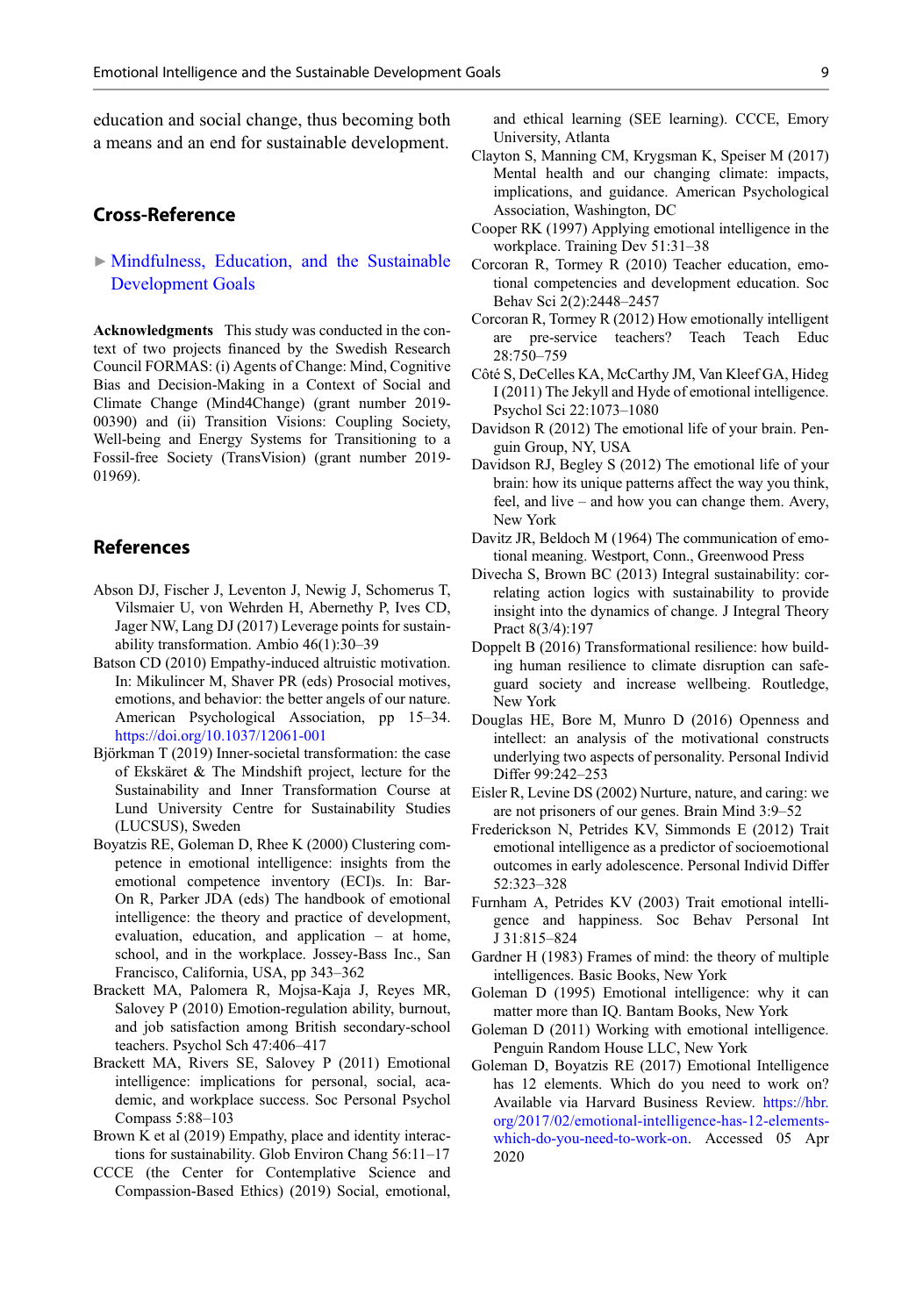- <span id="page-9-0"></span>Goleman D, Davidson RJ (2017) Altered traits: science reveals how meditation changes your mind, brain, and body. Penguin, New York
- Grieve R, Panebianco L (2013) Assessing the role of aggression, empathy, and self-serving cognitive distortions in trait emotional manipulation. Aust J Psychol 65:79–88
- Hochachka G (2006) Developing leadership from within: use of the integral framework in UNDP's leadership for results programme to reverse the HIV/AIDS epidemic. Drishti-Center for Integral Action, Vancouver
- Huy Q (1999) Emotional capability, emotional intelligence, and radical change. Acad Manag Rev 24(2):325–345
- Ives C, Freeth R, Fischer J (2020) Inside-out sustainability: the neglect of inner worlds. Ambio 49(1):208–217
- John OP, Srivastava S (1999) The big five taxonomy: history, measurement and theoretical perspectives. In: Pervin LA, John OP (eds) Handbook of personality: theory and research, 2nd edn. Guilford, New York, pp 102–138
- Jung C (1921/1971) Psychological types (trans: Baynes HG; rev trans: Hull RFC). Princeton University Press, Princeton. [Original work published 1921]
- Jung CG, Hinckle BM (1921) Psychology of the unconscious: a study of the transformations and symbolism of the libido, a contribution to the history of the evolution of thought. Kegan Paul, Trench, Trubner, London
- Jupp E, Pykett J, Smith FM (eds) (2017) Emotional states: sites and spaces of affective governance. Taylor and Francis, New York
- Kassel K, Rimanoczy I, Mitchell S (2016) The sustainable mindset: connecting being, thinking, and doing in management education. In: Academy of management proceedings, p 16659
- Kassel K, Rimanoczy I, Mitchell F (2018) Connecting different aspects with the knowing being and doing dimensions, pp. 3-37. In: Kassel K, Rimanoczy I (eds) Developing a sustainability mindset in management education. Routledge, New York
- Kerr R, Garvin J, Heaton N, Boyle E (2006) Emotional intelligence and leadership effectiveness. Leadersh Org Dev J 27(4):265–279
- Leichenko R, O'Brien K (2019) Climate and society: transforming the future. Polity Press, Cambridge, UK
- Leuner B (1966) Emotional intelligence and emancipation. Prax Kinderpsychol Kinderpsychiatr 15(6):193–203
- Lev-Wiesel R (2007) Intergenerational transmission of trauma across three generations: a preliminary study. Qual Soc Work: Res Pract 6(1):75–94
- Lopes PN, Brackett MA, Nezlek JB, Schütz A, Sellin I, Salovey P (2004) Emotional intelligence and social interaction. Personal Soc Psychol Bull 30:1018–1034
- Mayer JD, Salovey P, Caruso D (2002) Mayer-Salovey-Caruso Emotional Intelligence Test (MSCEIT), version 2.0. Multi-Health Systems, Toronto
- Meadows D (1999) Leverage points: places to intervene in a system. Sustainability Institute papers. Sustainability Institute, Hartland
- Mellner C (2020) On the becoming of conscious co-creators, Eskäret foundation white paper on transformative skills for the 21 century. Eskäret Foundation, Stockholm
- Nikolaou I, Tsaousis I (2002) Emotional intelligence in the workplace: exploring its effects on occupational stress and organisational commitment. Int J Organ Anal 10(4), 327–342
- O'Brien K (2018) Is the 1.5 C target possible? Exploring the three spheres of transformation. Curr Opin Env Sust 31:153–160
- Payne WL (1983/1986) A study of emotion: developing emotional intelligence; self integration; relating to fear, pain and desire. Diss Abstr Int 47:203A
- Payton J, Weissberg R, Durlak JA, Dymnicki AB, Taylor RD, Schellinger KB, Pachan M (2008) The positive impact of social and emotional learning for kindergarten to eighth-grade students. Findings from three scientific reviews. Collaborative for Academic, Social, and Emotional Learning (CASEL), Chicago
- Petrides KV, Mikolajczak M, Mavroveli S, Sanches-Ruir M-J, Furnham A, Perez-Gonzalez J-C (2016) Developments in trait emotional intelligence research. Emot Rev 8(4):335–341
- Putnam F (2003) Ten-year research update review: child sexual abuse. J Am Acad Child Adolesc Psychiatry 42:269–278
- Rimanoczy IB (2010) Business leader committing to and fostering sustainability initiatives. Doctoral dissertation. Teachers College, Columbia University
- Rocha T (2014) The dark night of the soul: for some, meditation has become more curse than cure. The Atlantic, June 2014. Available at: [www.theatlantic.com/health/archive/](http://www.theatlantic.com/health/archive/2014/06/the-darkknight-of-the-souls/372766) [2014/06/the-darkknight-of-the-souls/372766.](http://www.theatlantic.com/health/archive/2014/06/the-darkknight-of-the-souls/372766) Accessed 4 Apr 2019
- Rosete D, Ciarrochi J (2005) Emotional intelligence and its relationship to workplace performance outcomes of leadership effectiveness. Leadersh Org Dev J 26(5):388–399
- Salovey P, Mayer JD (1990) Emotional intelligence. Imagin Cogn Pers 9:185–211
- Schein S (2015) A new psychology for sustainability leadership: the hidden power of ecological worldviews. Greenleaf Publishing, Sheffield
- Segal Z, Williams J, Teasdale J (2012) Mindfulness-based cognitive therapy for depression, second edition: a new approach to preventing relapse. Guilford Publications, New York
- Senge P, Scharmer CO, Jaworski J, Flowers B (2004) Presence. Human purpose and the field of the future. Crown Business, New York
- Sharma M (2018) Radical transformational leadership: strategic action for change agents. North Atlantic Books, California, Berkeley